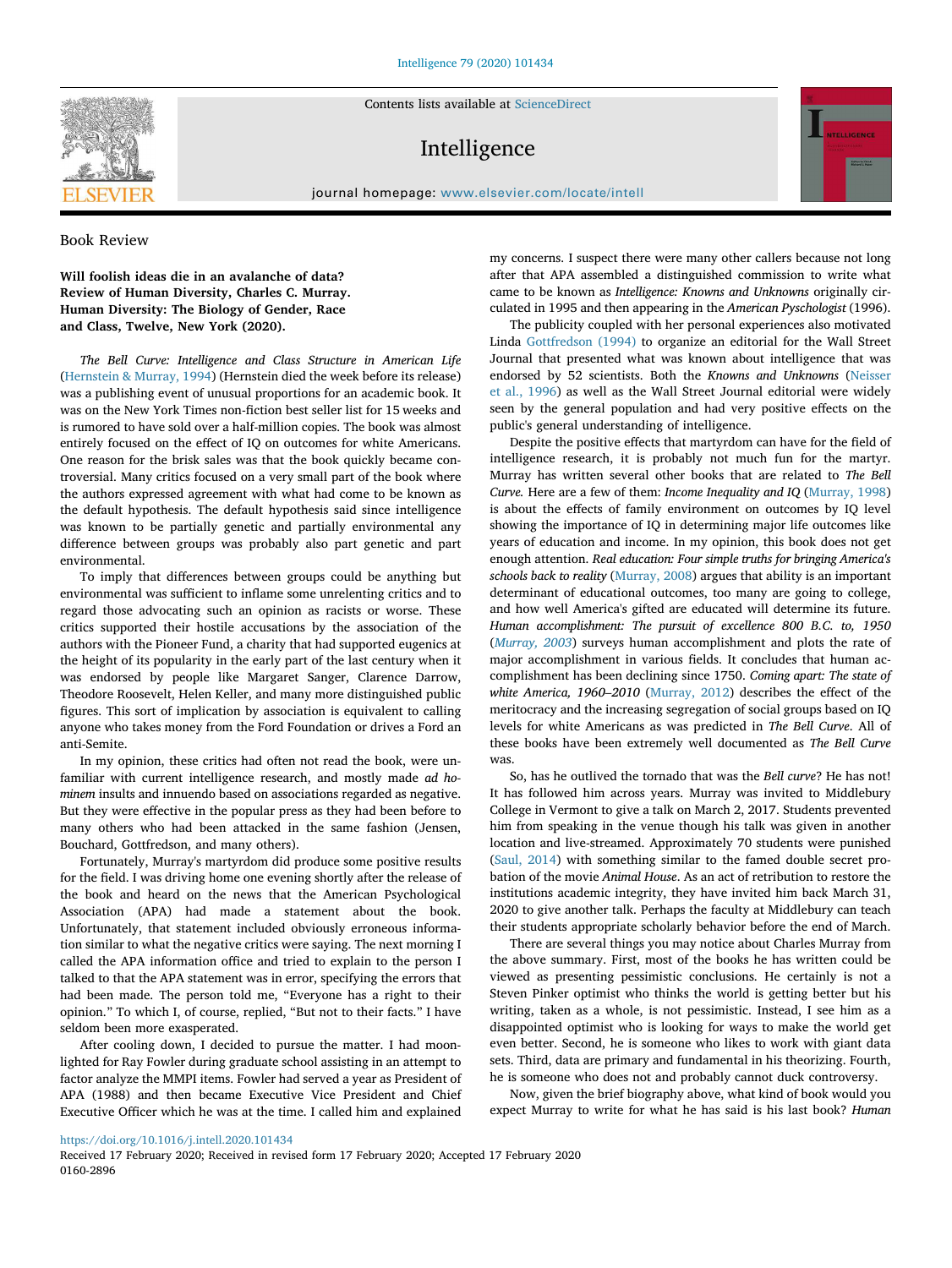*diversity* fulfills three out of four of the preceding generalizations. He is using huge data sets, data is primary, and he has certainly not ducked controversy. But in this book he is an optimist about the current state of research from beginning to end. And an even greater optimist about the future.

## 1. The Book

The justification for writing this book is the substantial research progress that has been made in the last 20 years in genetics, neuroscience, and psychology. This research threatens or nullifies the core assumptions of what Murray refers to as the orthodoxy. The orthodoxy assumes that there may be differences within groups but none between groups except for some obvious superficial physical differences like height, skin color, *etc.* But differences between ethnic, gender, or social class groupings will not occur because all groups are assumed to be equal. The strongest defenders of the orthodoxy are liberal academics.

The three main tenets of the orthodoxy that Murray (2020, p. 3) intends to examine are: 1) Gender is a social construct, 2) Race is a social construct, and 3) Class is a function of privilege. He intends to show how research in the last 20 years has ended the possibility that these three statements adequately explain gender, race, and class. To do it, he considers a sweeping panorama of up-to-the-second research and its implications. I try to keep up with the fields discussed but it is a truly breathtaking panorama when you see it all laid out before you. And I might add it is very convincing. So convincing that if there is a cardcarrying orthodoxy, they are going to have some very sad meetings when they discuss this book before they end or at least modify their orthodoxy.

At the outset, Murray (2020, p. 7-8) puts forth 10 propositions that he says are carefully worded that he is willing to defend as they are written but not in altered forms. Each is a summary statement of conclusions he draws from the data he reviews. There are four for sex differences, three for race or ethnic differences, and three for class. I will quote each of the propositions as I briefly review the evidence against each of the three assumptions of the orthodoxy.

Before I discuss the details of the book, I will tell you some of the general themes and conclusions presented by Murray. He does not claim that any of the issues are completely resolved. He will claim that given the research techniques that have recently become available, they may well be in the next 20 years. He never claims that any of the major issues are entirely due to biology or genes. Nor does he claim that culture or environment have no effect on outcomes. Murray does relentlessly insist that none of the issues he discusses can be understood without an appreciation for the contributions of genetics or biology and in many cases those contributions are very large.

For those familiar with the research in the areas discussed, it will be clear that Murray is not exhaustive in the research he presents. In fact, he does something surprising for any researcher: He fails to cite his own research some of which could substantially strengthen his case. He, instead, stays focused on recent research that is quite powerful in itself. If he had been encyclopedic, the book would have been at least twice as long. I did find that reading the sometimes extensive notes as I read the book was quite informative.

Areas receive different amounts of attention. The book is divided as follows: Introduction, 18 pages; Gender, 114 pages (plus two appendices); Ethnicity, 76 pages; Class, 64 pages; Speculation on the future, 48 pages; Appendices, 52 pages (includes statistics tutorial, two gender appendices - Sexual dimorphism in humans, and Sex differences in brain volume and variance; Notes, 78 pages; References, 40 pages; Index, 13 pages.

The following sections of this review present gender, race, and class beginning each with the quotation of the pertinent propositions.

### 2. Gender is a social construct

The four propositions for gender are presented verbatim from the book (Murray, 2020, p. 7) "1. Sex differences in personality are consistent worldwide and tend to widen in more gender-egalitarian cultures. 2. On average, females worldwide have advantages in verbal ability and social cognition while males have advantages in visuospatial abilities and the extremes of mathematical ability. 3. On average, women worldwide are more attracted to vocations centered on people and men to vocations centered on things. 4. Many differences in the brain are coordinate with sex differences in personality, abilities, and social behavior.

Much cross-cultural personality research has found consistent sex differences. From the most conservative to the most liberal societies male and female personality differences are consistent. What is particularly surprising is that in the most gender-egalitarian societies gender differences do not become smaller, as many would expect, but get larger.

Besides sex differences in personality, there are also sex differences in personality disorders. Males more frequently have schizophrenia, stuttering, and Tourette syndrome. Females more frequently have major depression, panic disorders, and anorexia nervosa.

In addition to large personality differences, there are cognitive differences. Females tend to be better at verbal abilities while males are better at spatial abilities. Both personality differences and cognitive abilities are consistent with career choices. Males tend to choose occupations dealing with things while females are attracted to occupations associated with people.

It would also appear that men and women have markedly different ideas about what their working life should be like. When some of the most talented women from the Study of Mathematically Precocious Youth (SMPY) were surveyed about how many hours a week they would be willing to work if given their ideal job, 30% of women were willing to work no more than 40 h while only 7% of men would work that little. In other questions women showed priorities for community service, time to socialize, and being available to family compared to men (Murray, 2020, p. 75, see also Ferriman, Lubinski, & Benbow, 2009; Lubinski, Benbow, & Kell, 2014). It would appear that these very smart women seek a more balanced life than men. As Murray puts it: "If you try to argue that these women were duped into accepting traditional female roles, you run into a problem: Chances are that the women who made those judgments are a lot smarter than you are." (Murray, 2020, p. 78).

Murray points out that in 1960, 20 men got professional degrees for every woman who did. By 1980, the ratio was 3 to 1 and by 2005 women exceeded men in obtaining professional degrees. In 2016, the ratio was 1.12 women to 1 man who got professional degrees. Even though the number of women getting advanced degrees had changed, the kind of degrees women get has still been more often people jobs. From the 1960s to the 1980s there were substantial changes in women thing degrees and not people. By 1990, there were 30% of women choosing thing jobs and that percentage has remained roughly constant. From these observations, Murray concludes that the early changes in women's preferences from 1960 to 1990 reflect changes in cultural norms, the current pattern of preferences observed in women must be due partly to cultural patterns and partly innate preferences.

The final chapter in this section cements the ideas of innate preferences by discussing some the research currently underway on sex differences in the brain and how these might be related to sex difference in behavior. In appendices, Murray surveys sexual dimorphism in humans and concludes that for a large portion, likely more than 90% to 95%, of humans are clearly heterosexual males or females. Deviations from standard male and female roles are much rarer than most people believe them to be.

You may have noticed that the picture Murray is painting concerning gender is similar to thoughts expressed by Lawrence Summers,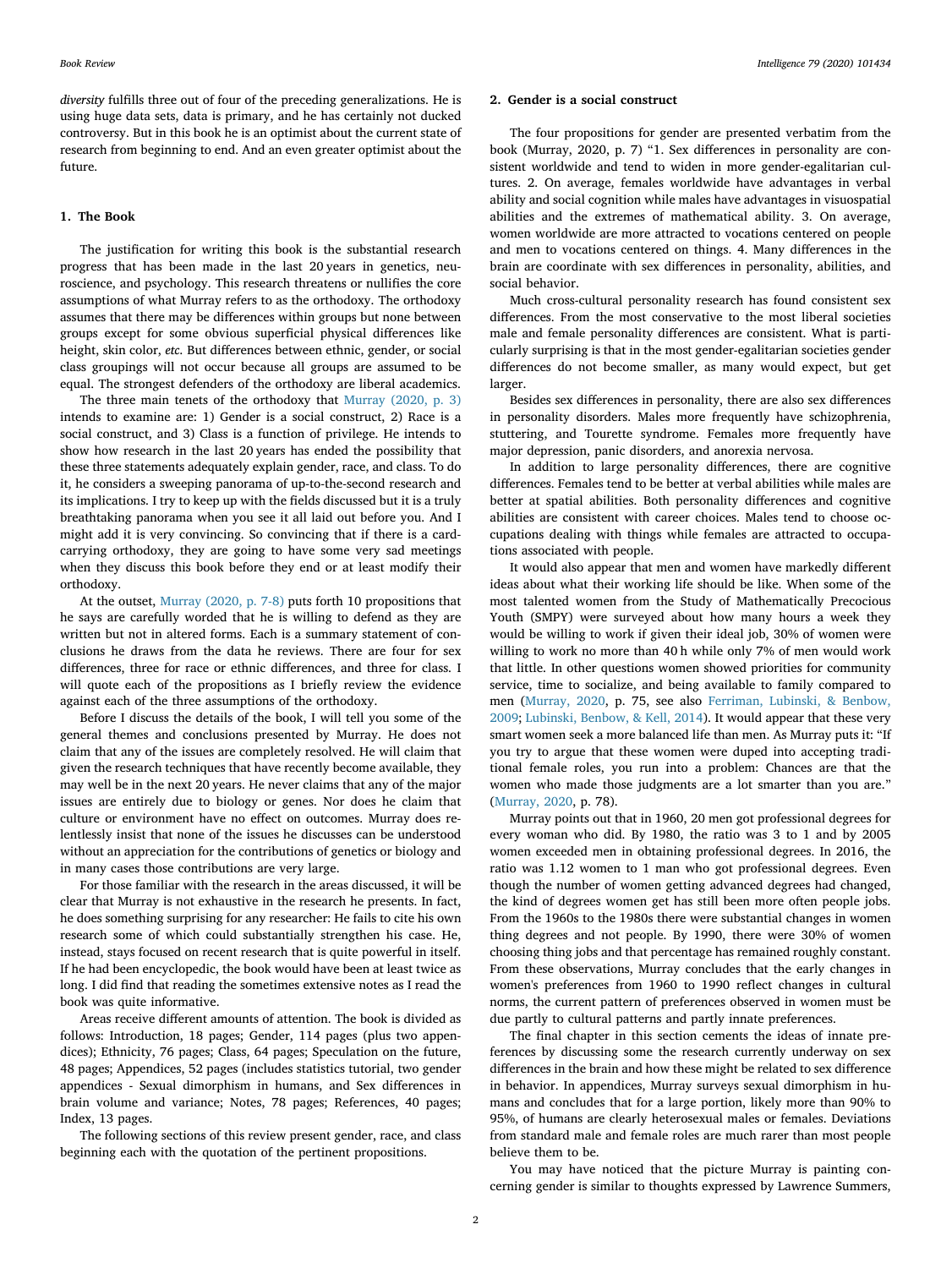President of Harvard University, in 2005 concerning women in science and engineering that caused him trouble. However, given the differences that have already been documented between men and women in personality, cognition, and life preferences it may be unfair to expect exact gender equality in every profession. As Murray points out throughout the book, differences between people are simply differences and not necessarily deficits.

## 3. Race is a social construct

Here are the three propositions for race verbatim from Murray (2020, p.7). "5. Human populations are genetically distinctive in ways that correspond to self-identified race and ethnicity. 6. Evolutionary selection pressure since humans left Africa has been extensive and mostly local. 7. Continental population differences in variants associated with personality, abilities, and social behavior are common."

There can now be very little question about any individuals ethnicity. If there is, for a very reasonable price 23 and me or ancestry.com will provide you with a probabilistic estimate of a person's ancestral origins. There is currently wide acceptance in the general population that our individual genomes represent our ancestors migration out of Africa and subsequent settlement in other parts of the world. These are propositions 5 and 6. The evolutionary differences are best represented by differences between continents (proposition 7) but may be different even within continents, depending on migration patterns.

What is most hotly debated is if differences in personality, abilities, and social behavior can be attributed to the genetic differences that have arisen over the course of human migration. Obviously, this has been a major flashpoint for human intelligence. The techniques that Murray thinks will resolve these debates are Genome Wide Association Studies (GWAS) and polygenic scores. Polygenic scores are based on a large set of single nucleotide polymorphisms (SNPs) that have been shown to be related to the phenotypic trait. These scores are able to predict a complex phenotypic trait directly from genetic material. Obtaining such scores requires large samples from a homogeneous population.

While such scores predict well within a homogeneous group, they do not do well predicting other groups. For example, a polygenic score for height can predict Caucasians of European ancestry's height well but that same polygenic prediction score based on Europeans will do poorly predicting the height of native Africans. Many, including Murray, believe that larger samples of multiple ethnicities will be required to understand genetic differences in complex phenotypic traits like intelligence. However, given the amazing progress that has already been made, it is not out of the question that many issues could be resolved in one or two decades as Murray suggests. It may be that the equally large difference between, for example, Northern and Southern Italians may be a more promising issue to address than the difference between, say, Eastern Asians and Europeans.

Because polygenic scores are complex and can be based on something approaching a 100,000 SNPs, many have said this level of complexity will not be useful in understanding phenotypic traits like intelligence. However, understanding what these SNPs actually do may be very important clues to the underlying biology of a trait like intelligence.

# 4. Class is a function of privilege

Here are the three propositions for class, again verbatim (Murray, 2020, p. 8). "8. The shared environment usually plays a minor role in explaining personality, abilities, and social behavior. 9. Class structure is importantly based on difference in abilities that have a substantial genetic component. 10. Outside interventions are inherently constrained in the effects they can have on personality, abilities, and social behavior."

In my opinion, the importance given class by some is largely a result

of using genetically uninformative designs. It is now generally agreed that as a person approaches adulthood, the effects of childhood common environment goes to zero meaning the home environment has little impact on adult outcomes of children (Proposition 8). The socioeconomic status (SES) a person achieves as an adult depends importantly on intelligence which is the chief determiner of years of education which is a major determinant of occupation and income (Poposition 9). It is education and occupation that is generally used in measures of SES.

Increasingly, evidence is showing that interventions to change personality, abilities, or social behaviors are totally ineffective or have small effects (Proposition 10). When there are effects, these are often transient. This suggests that personality, abilities, and social behaviors are relatively impervious to environment (so long as the environment is not radically aberrant). This makes it more likely that what outcomes a person has in life are less due to environment and more due to biology.

Although I have not gone into detail about the research that Murray presents to support his ideas, the preceding brief discussion gives the flavor of the work presented. The research that Murray considers in detail is highly supportive of the points he is making. The writing is also modest in its assertions and very well done. Even for readers who are highly familiar with research in this area, the book is well worth reading. It not only gives an appreciation for the big picture but projects a very optimistic future using the powerful research methods that are discussed.

## 5. How will this book be received?

I am an unrelenting optimist. After reading this book, I find it hard to believe that there is anyone who could believe that gender, race, or social class could be entirely due to culture or environment without any biological or genetic basis. The current evidence is overwhelmingly against a purely environmental explanation. Indeed, there is very little trustworthy information that environment or culture contribute much to gender, race, or social class though Murray does not say that. What evidence there is almost always confounded with genetic contributions because people who present such evidence often fail to use genetically informative methodologies.

It is my hope that there will be relatively little negative reaction to *Human Diversity*. If that proves to be true we may have reached an important inflection point in this saga, a point at which a model including genetics will be mandatory in any research. However, even if there are vociferous negative reactions to Murray's book, the methodologies and techniques available to current researchers will soon make that inflection point inevitable. Murray believes, as will anyone who reads this book, that the model that will dominate going forward will not be purely environmental or cultural but will include a strong biological/genetic component. If there is a strong reaction to this conclusion, let us hope that it is a dying gasp. The belief that anyone can be anything they want is highly destructive and needs to die. We are all shaped by our biology, we are all unique, and all equally valuable in our uniqueness. The sooner we can understand our uniqueness, the sooner each will find their optimum niche and the better off we all will be.

However, if the effects are more negative than expected keep in mind the long list of scientific ideas that have been incorrectly opposed: round world not flat, evolution, heliocentric universe, germ theory, bacteria cause stomach ulcers, tectonic plate theory to name a few. In some cases opposition lasts for centuries. We can only hope that a century of mistaken ideas about the role of genetics in human behavior is enough.

#### 6. Advice to other future reviewers of this book

Read the book. This is always good advice when reviewing a book. Do not go to the index and look up controversial words and read just those sections. I am sure some have done that before but it is always